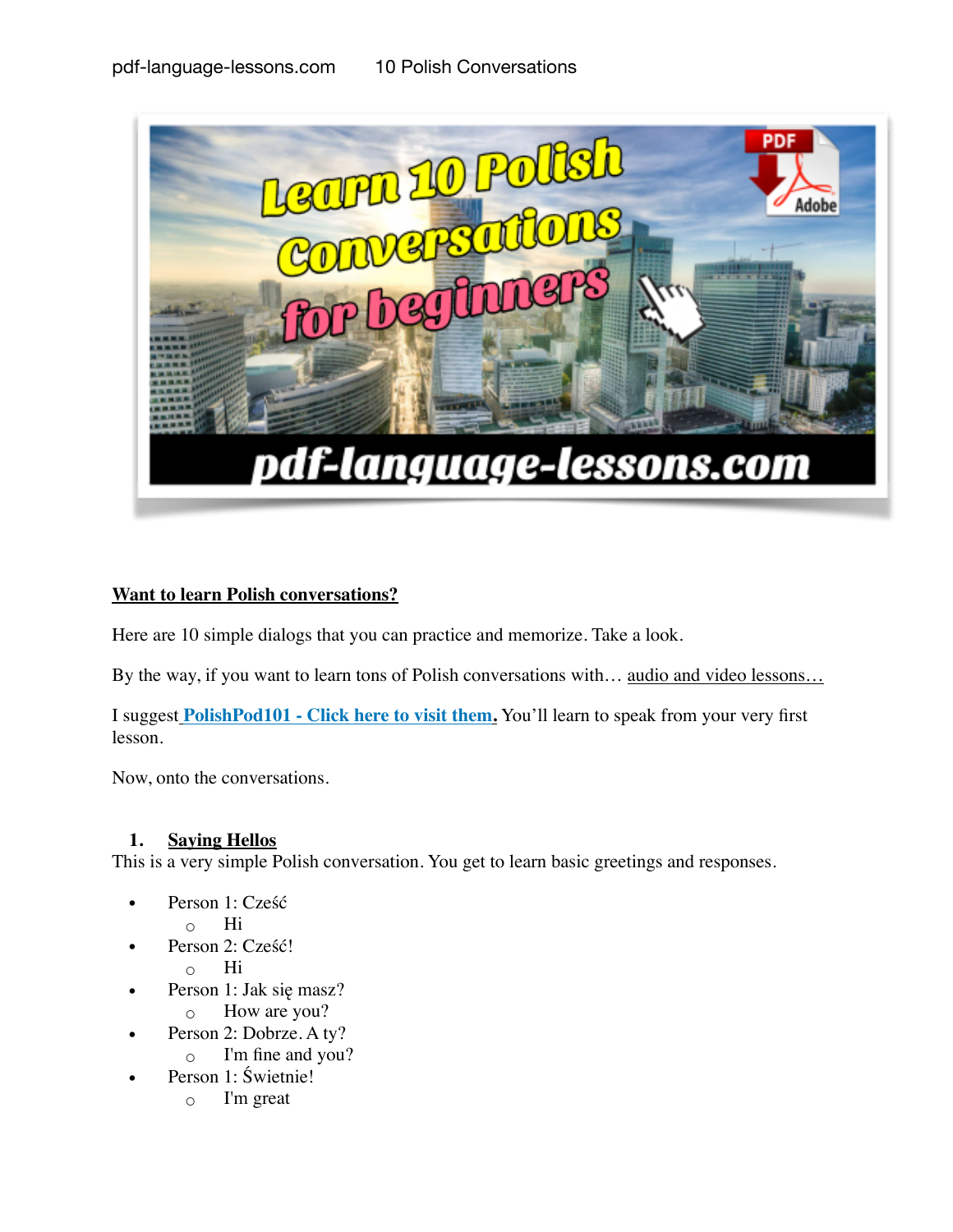# **2. Introducing**

Next are introductions. Do you know how to introduce yourself? This quick Polish conversation dialogue shows you how.

- Person 1: Jak masz na imię?
	- Person 1: What's your name?
- Person 2: Jestem Gosia. A ty?
	- Person 2: I'm Gosia. And you?
- Person 1: Jestem Alex.
	- Person 1: I'm Alex.
- Person 2: Miło mi.
	- Person 2: Nice to meet you.

# **3. Origins**

You should be able to talk about your origins in Polish. Here, you get the Polish conversational phrases to do so.

- Person 1: Skąd jesteś?
	- Where are you from?
- Person 2: Jestem z Australii. A ty?
	- I'm from Australia. And you?
- Person 1: Jestem z Polski.
	- I'm from Poland.

# **4. What's this?**

Asking "what is this?" is a very basic but important thing to know. Definitely a commonly used Polish conversational phrase.

- Person 1: Co to jest?
	- $\circ$  What is this?
- Person 2: To jest mój odtwarzacz mp3.
	- This is my MP3 player.

# **5. Phone numbers**

What's your phone number? This Polish dialogue for beginners shows you how to ask for it.

- Person 1: Jaki masz numer telefonu?
	- What's your phone number?
- Person 2: 602-688-913
- Person 1: Dzięki.
	- Thanks.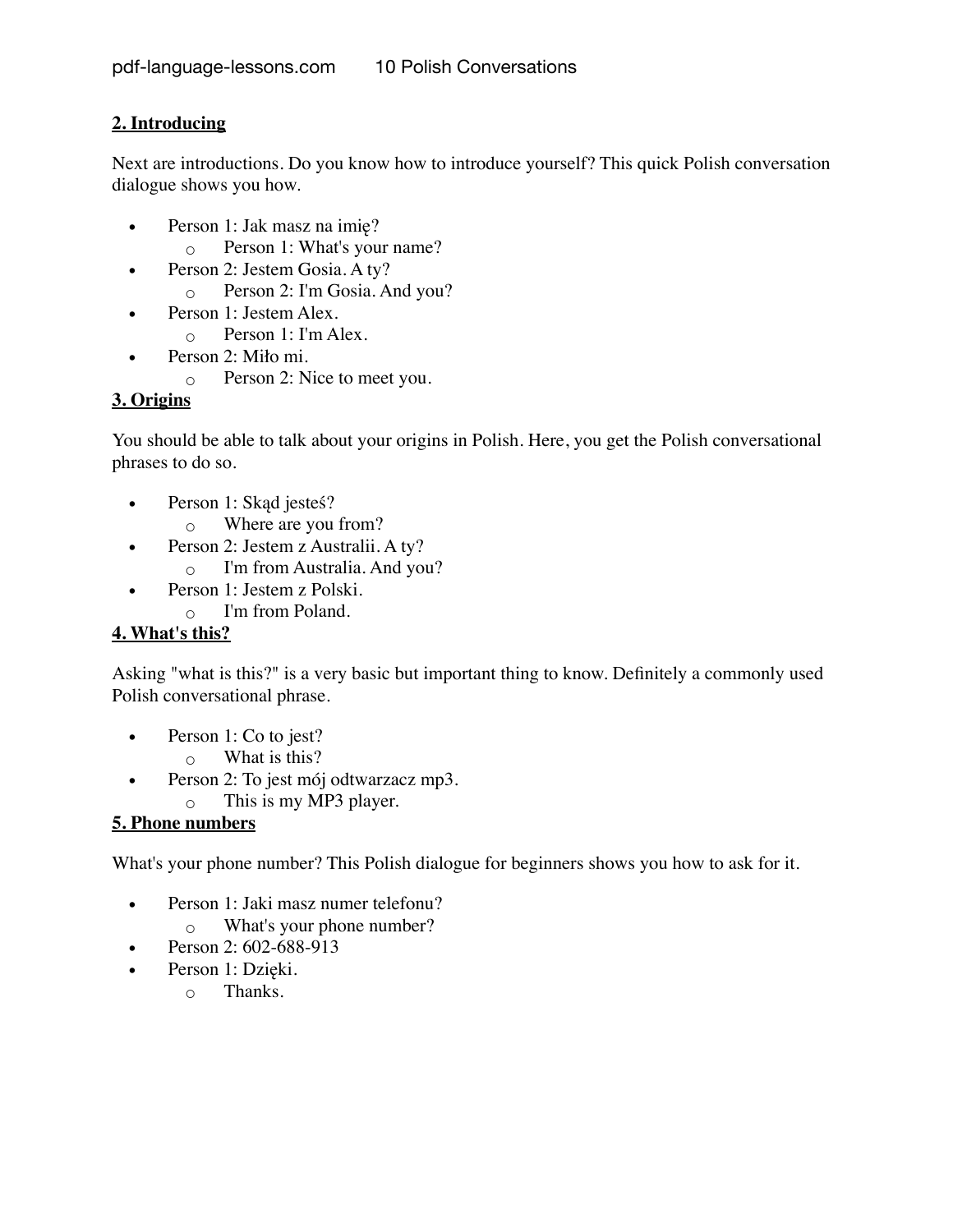### **6. Time in Polish**

Now, let's ask for some time.

- Person 1: Która jest godzina?
	- What time is it?
- Person 2: 12:20
- Person 1: O nie!
	- Oh no!
- Person 2: Co się stało?
	- What happened?

# **7. Birthday**

- Person 1: Kiedy masz urodziny? ◦ When is your birthday?
- Person 2: 18 marca.
	- March 18th
- Person 1: To już niedługo.
	- It's soon.

# **8. Buying Bus Ticket**

- Person 1: Dzień dobry. Ile kosztuje bilet autobusowy?
	- Good morning. How much is the bus ticket?
- Person 2: 4 złote
	- Four zloty.
- Person 1: Poproszę.
	- I'll take it.

# **9. Do you like?**

What do you like? What don't you like? This basic Polish conversation teaches you to talk about just that.

- Person 1: Lubisz kemping?
	- Do you like camping?
- Person 2: Nie lubię. Dlaczego pytasz?<br> $\overline{O}$  I don't like it. Why do you ask?
	- I don't like it. Why do you ask?
- Person 1: Niedługo weekend majowy.
	- It's the May weekend soon.